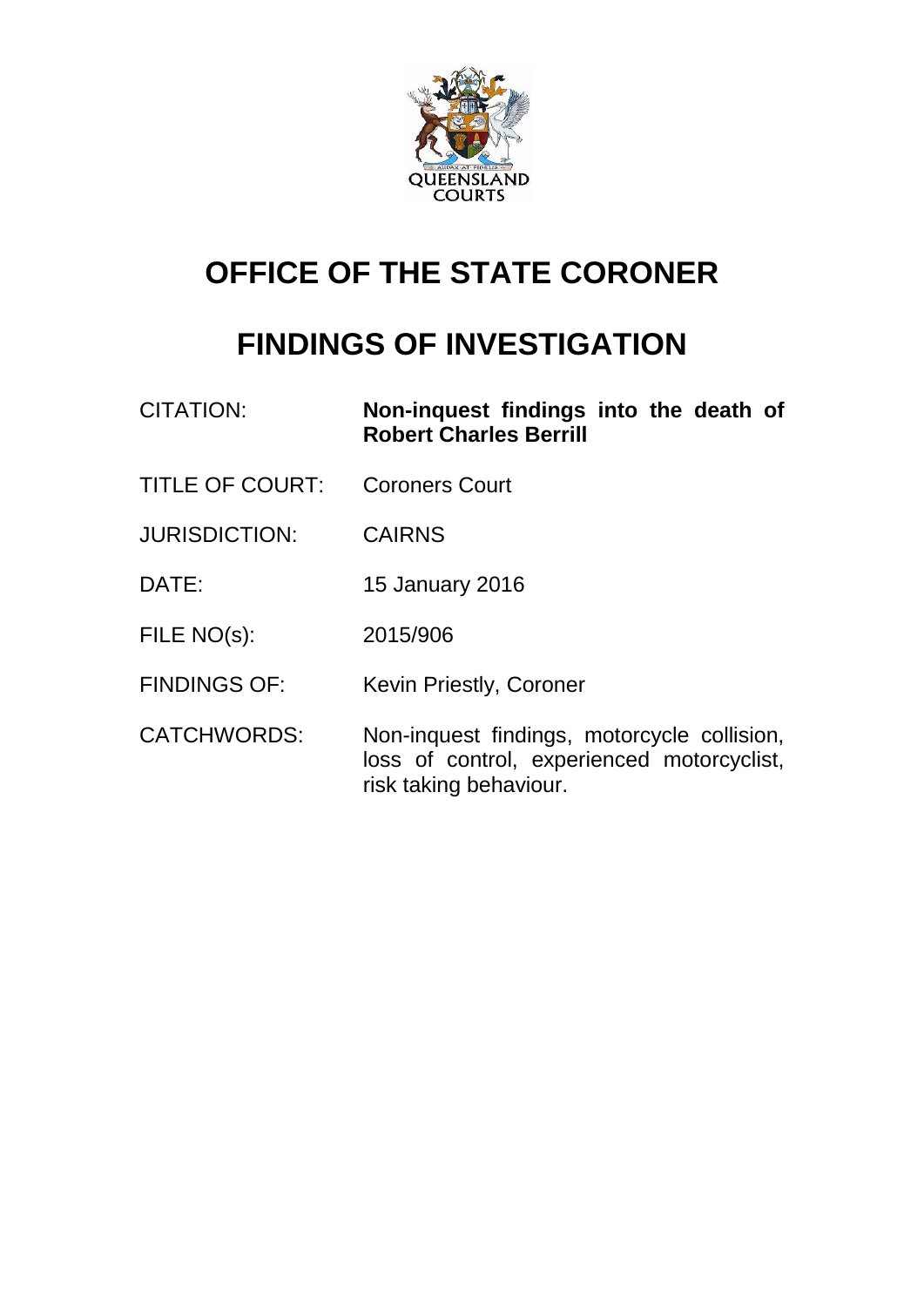## **Introduction**

At about 6:40 am on Sunday, 8 March 2015 Mr Robert Berrill was riding his 2006 1200 cc Kawasaki ZRX sports motorcycle north on the Captain Cook Highway near Wangetti Beach, in the vicinity of Rex Lookout. At about the same time and location, a Mazda 3 sedan was travelling in the opposite direction. Mr Berrill failed to negotiate a moderate left-hand curve with loss of control of his motorcycle. He and his motorcycle slid across the road into the opposite lane, colliding with the oncoming Mazda 3. Mr Berrill was caught under the Mazda 3 during the collision and dragged about 30m while it came to a stop. He suffered fatal injuries and was pronounced deceased at the scene.

Forensic Crash Unit (FCU) investigators with Qld Police Service attended the scene and conducted a comprehensive scene investigation. My findings are based on the investigator's report.

### **The Scene**

This section of the highway was about 8m wide of bitumen construction with a lane of traffic in each direction. Northbound traffic heads up a moderate grade. The western edge of the road is bounded by a continuous white line (fogline), no verge and forest. The eastern edge is bounded by a continuous white line (fogline), Armco barriers, no verge and a steep embankment falling away towards the sea. At the base of a climb on approach to the scene, there is a red warning sign for motorcyclists to slow down and take caution. Mr Berrill passed this sign. Attached is a photograph of the red warning sign for motorcyclists. From this point to the scene, all bends are marked with black chevrons warning drivers to slow down for the curves. The speed limit is 60kph.

FCU Investigators saw visible scaping and tyre mark evidence from the motorcycle clearly indicating it travelled from within its lane into the opposite lane, sliding on the road before impact.

# **The Vehicles**

The motorcycle was mechanically inspected and no defects were identified that could have contributed to the crash. Similarly, the Mazda 3 was mechanically inspected and found to have no defects that could have contributed to the incident.

#### **Witnesses Accounts**

Mr Berrill was riding with three friends including one who was following immediately behind Mr Berrill through the bends in the road immediately before the crash scene. On a right hand turn, he saw metal sparks from under Mr Berrill and his motorcycle. The following rider believed the sparks were from metal he knew Mr Berrill to wear on the sole of his boots. On rounding the next bend, the following rider saw further sparks followed immediately by loss of control and movement of Mr Berrill and motorcycle towards the opposite lane. The following rider saw the oncoming car try to manoeuvre to the left to avoid the motorcycle. However, on impact the motorcycle continued past the car and Mr Berrill went underneath.

The driver of the Mazda 3 reported to police that she saw the motorcycle coming towards her in the opposite direction with sparks coming from beneath. Next the motorcycle was sliding, there was a big bang and the airbags went off in the car. She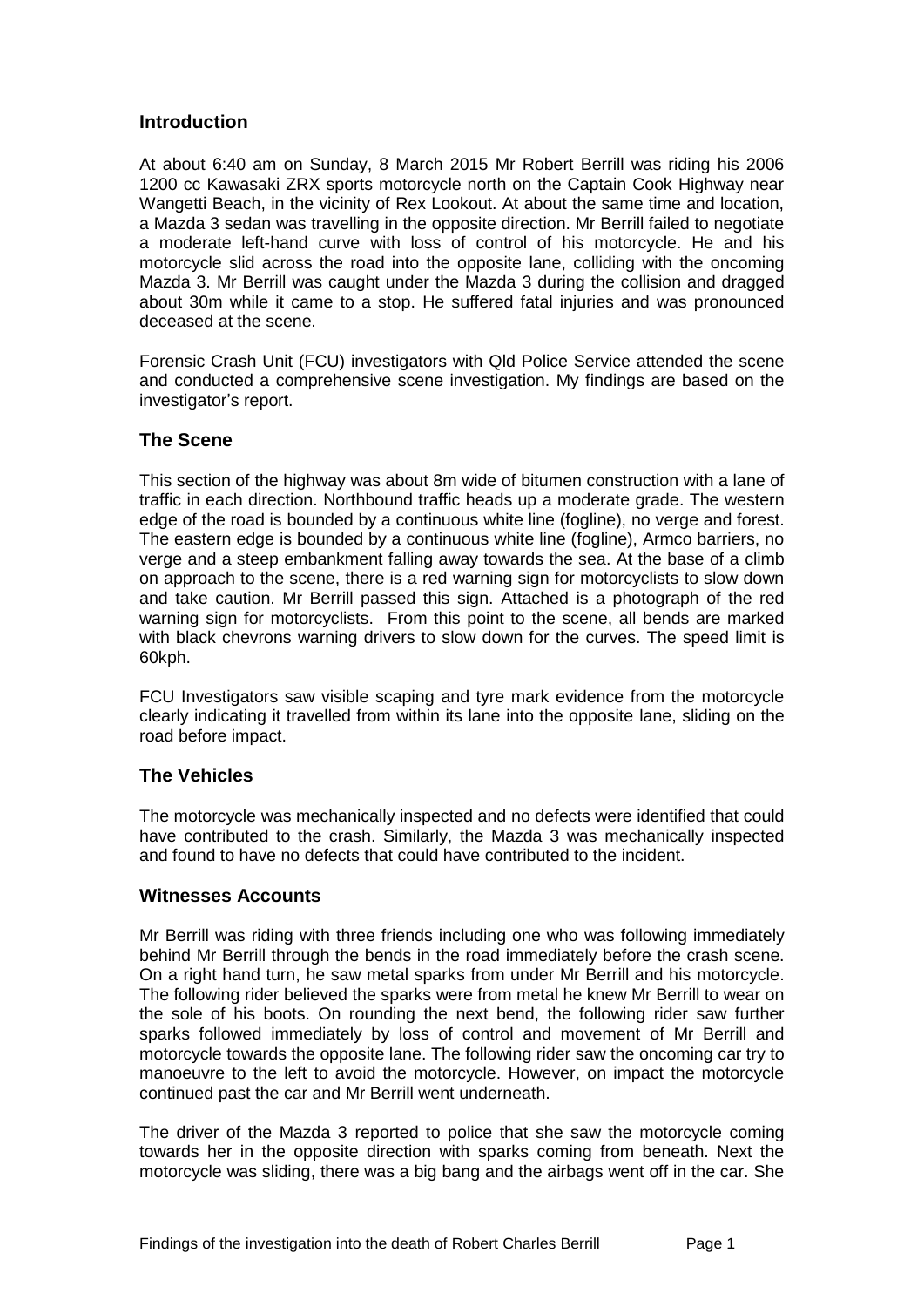applied the brakes until the car stopped. On getting out, she heard people asking 'where's the body' and saw a person stuck under her car. She became hysterical and was assisted by passing motorists and later by ambulance officers. She was later transported to Cairns Base Hospital in shock. FCU Investigators report she recorded a negative roadside alcohol test, held a current drivers licence and had completed a defensive driving course. There were no distractions affecting her driving attention.

The other members of the riding group came upon the scene immediately after impact and did not see anything to assist in better understanding what happened.

## **Other Investigations**

Examination of the surface of the road failed to reveal any evidence of oils, fluids, gravel or other contaminant that might have contributed to the crash. The road was in good condition. The weather was fine and clear.

The Airbag Control Module for the Mazda 3 was downloaded and provided key data for five seconds before airbag deployment. It showed that the driver was off the accelerator at 2 seconds before impact and braking at 1.5 seconds before impact. The investigator reported that the Mazda 3 remained on the correct lane of travel, was not within view of Mr Berrill before loss of control and therefore, the speed of the Mazda 3 did not contribute to his loss of control. I accept that interpretation of the dynamics of the incident.

Further, the investigator reported:

A basic speed analysis of the scene evidence left by the motorcycle indicates that at the commencement of sliding the motorcycle was travelling at a speed between 54kmh and 80kmh. This analysis is conservative and does not take into account any momentum the motorcycle still had at impact with the Armco barrier before coming to rest.

#### **The Rider's Profile**

Mr Berrill was a very competent and experienced motorcyclist. He was an instructor in both motorcycle riding and four wheel drive vehicles. He held an open class R and HR drivers licence. However, he was reportedly, a 'spirited' rider. He was on a one year Good Driver Behaviour Option order until 12 June 2015 with 15 previous speeding offences recorded against his licence since 1989. His most recent traffic infringements relate to two speeding offences in June 2013, at 17kmh and 38kmh over the respective speed limits. The higher speed offence was on the same motorbike that was involved in this crash. In November 2013 he was also issued an infringement notice for failing to have proper control of a vehicle after doing a "wheel stand" on this motorcycle. He also has previous traffic history for careless driving and crossing double lines.

On 19th March 2000, Mr Berrill had a similar crash at nearby Ellis Beach. At that time he was riding a Honda CBR900RR. There were no witnesses.

#### **Autopsy Findings**

Dr Paull Botterill conducted an autopsy and confirmed that Mr Berrill died due to multiple injuries due to a motorcycle accident. Toxicology was negative for drugs.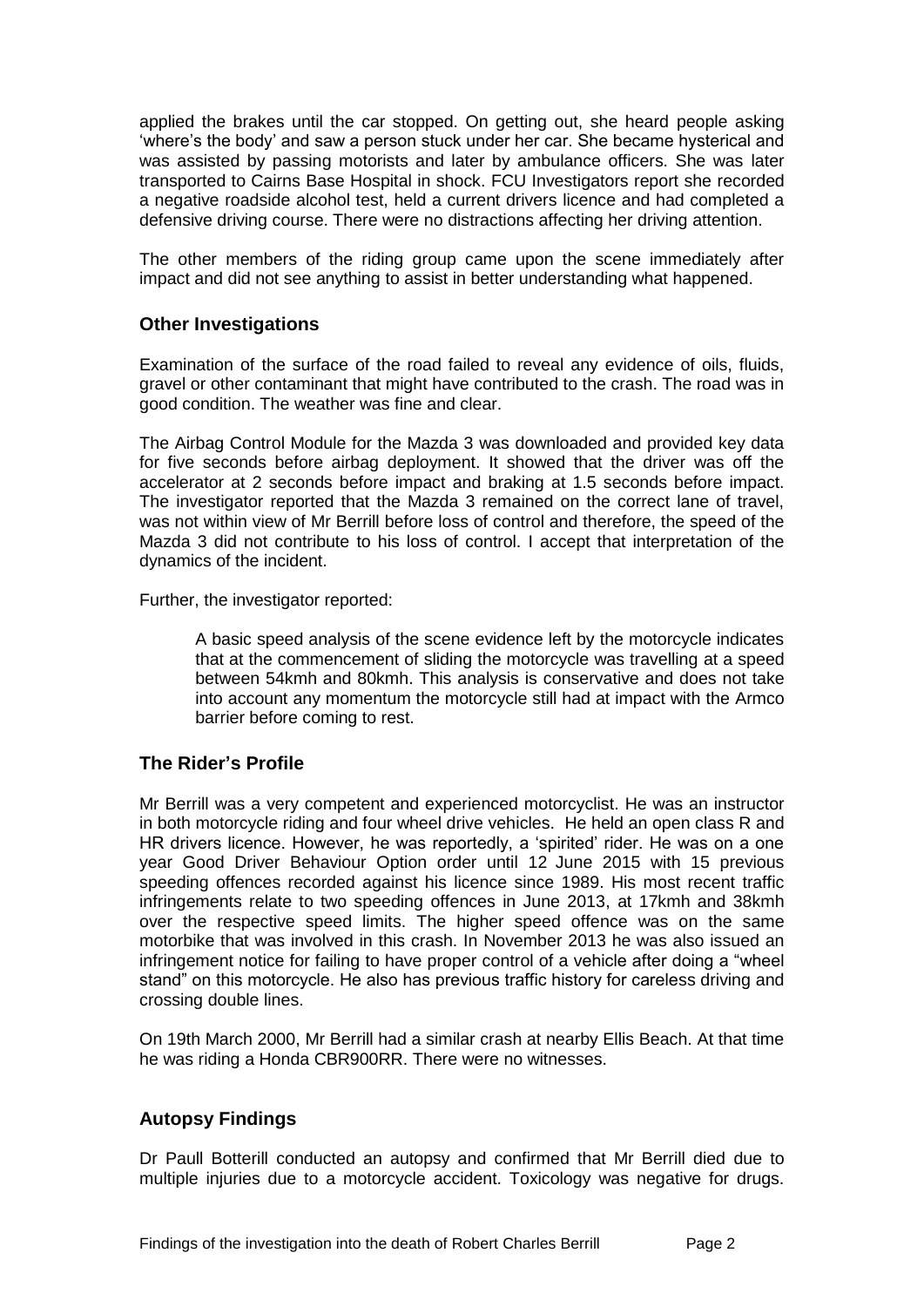The nature and extent of the injuries was consistent with the circumstances of the collision.

#### **Conclusions**

The FCU investigator concluded that the incident was due to rider error. Either his footwear or foot peg made contact with the road while negotiating the curve, destabilising Mr Berrill or the motorcycle and causing a loss of control. I accept that analysis.

Although Mr Berrill was a very competent and experienced motorcyclist, his traffic history suggests he was also a risk taker. The irony is that it was probably his risk taking behaviour that contributed to his higher level of skill as a motorcyclist. However, whatever the skill level, the harder the riding – the less margin for error. Mr Berrill was cornering with little or no room for error. He was not the only casualty. The community accepts, and often respects, the risk taking behaviour of motorcyclists on a race track. However, our public roads are not the place for this behaviour because of the potential for harm to others. The driver of the Mazda 3 was severely traumatised. And there were others that came upon the scene and witnessed the consequences.

I find that Robert Charles Berrill died on 8 March 2015 due to multiple injuries due to a motorcycle accident. His death was due to misadventure.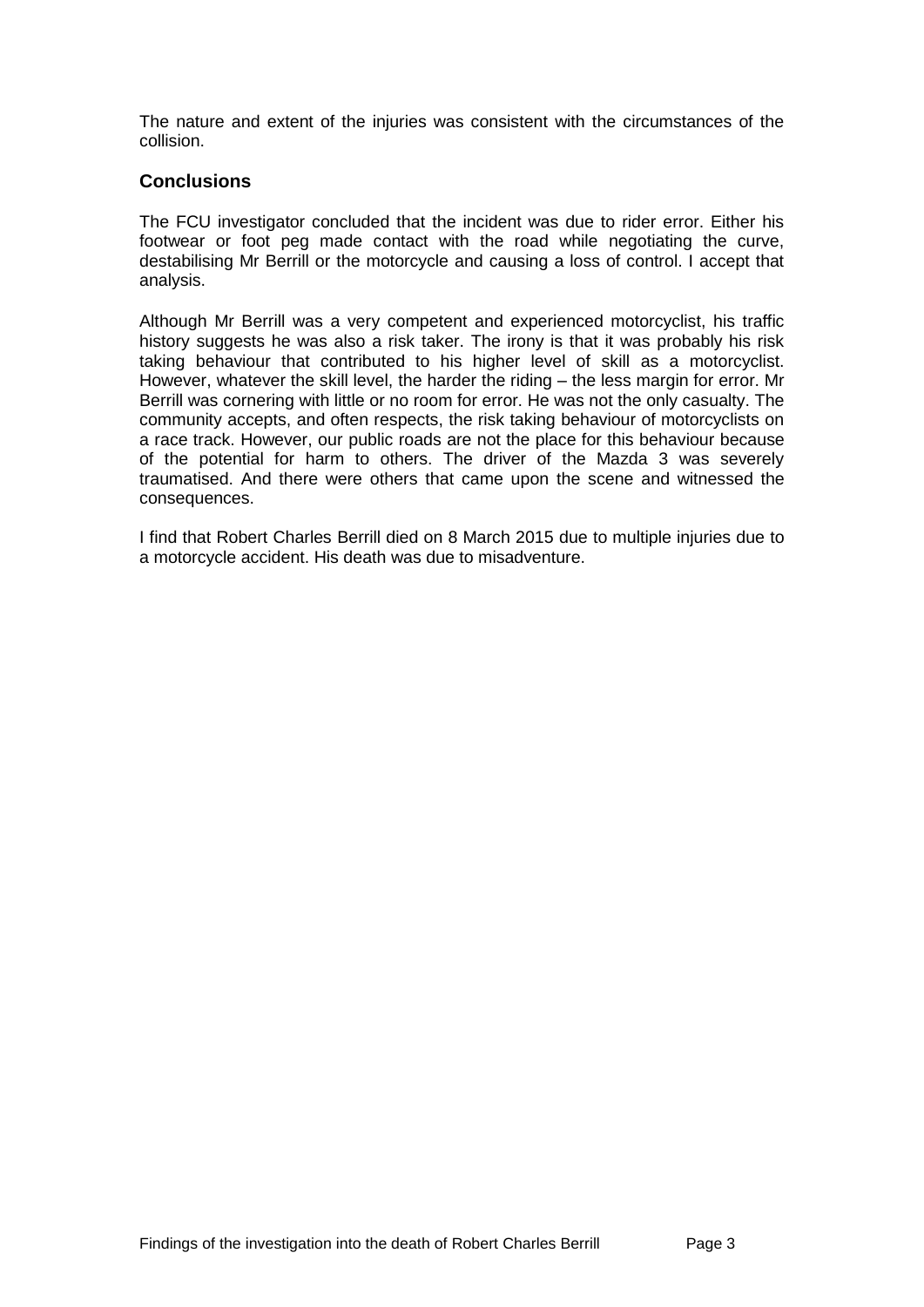**Findings required by s45**

**Identity of the deceased – Robert Charles Berrill** 

**How he died** – Loss of control of a motorcycle while cornering and colliding with an oncoming car.

**Place of death** – Captain Cook Highway, WANGETTI QLD 4877

**Date of death–** 8 March 2015

**Cause of death** – **Multiple injuries due to a motorcycle accident** 

K Priesty

Kevin Priestly Coroner CAIRNS 15 January 2016